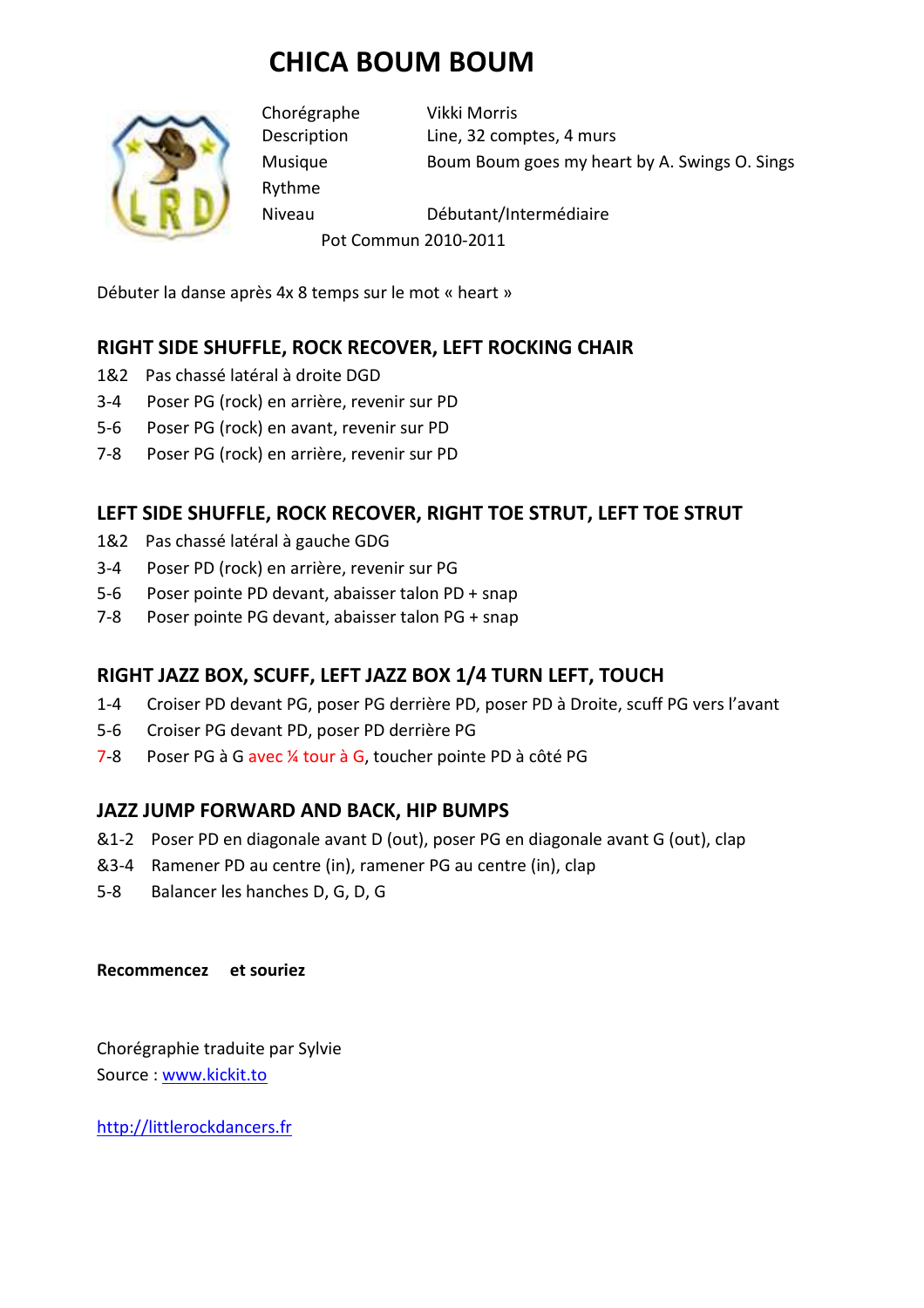

Chica Boom Boom

Choreographed by Vikki Morris

Description:32 count, 4 wall, beginner/intermediate line dance

Musique: Boom Boom Goes My Heart by Alex Swings Oscar Sings [CD: Heart 4 Sale / **Tunes** 8 Buy now 1

]

Start on the word "heart" - 32 counts in

RIGHT SIDE SHUFFLE, ROCK RECOVER, LEFT ROCKING CHAIR

1&2Chassé side right, left, right

3-4Rock left back, recover to right

5-8Rock left forward, recover to right, rock left back, recover to right

LEFT SIDE SHUFFLE, ROCK RECOVER, RIGHT TOE STRUT, LEFT TOE STRUT

1&2Chassé side left, right, left

3-4Rock right back, recover to left

5-6Step right toe forward (slightly over left), drop right heel (click fingers)

7-8Step left toe forward (slightly over right), drop left heel (click fingers)

RIGHT JAZZ BOX, SCUFF, LEFT JAZZ BOX 1//4 TURN LEFT

1-4Cross right over left, step left back, side right to side, scuff left forward

5-8Cross left over right, step right back, turn ¼ left abd step left to side, touch right together (9:00)

JAZZ JUMP FORWARD AND BACK, HIP BUMPS

&1-2Step right diagonally forward (out), step left to side (out), clap

&3-4Step right in, step left together (in), clap

5-8Bump hips right, left, right, left

REPEAT